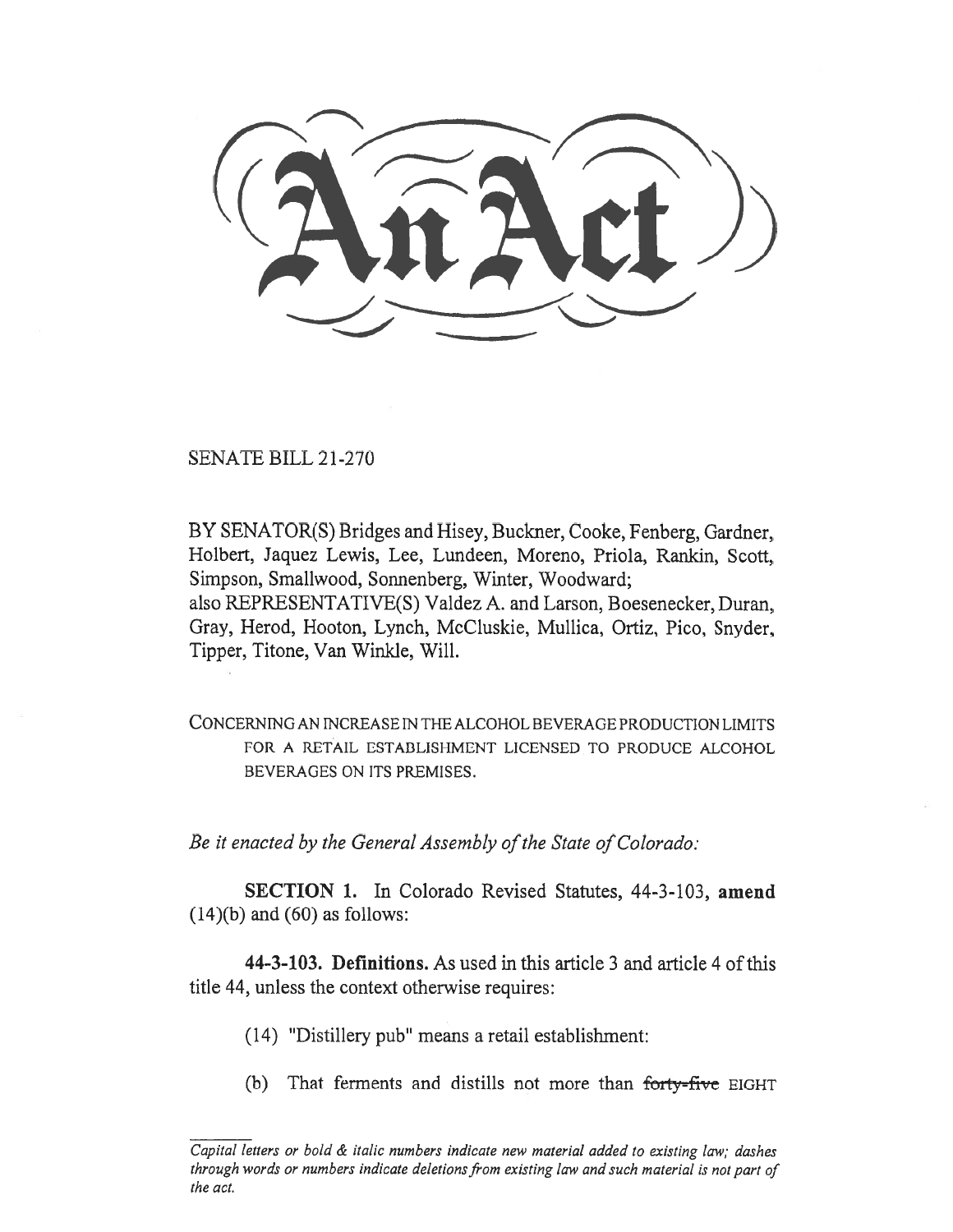HUNDRED SEVENTY-FIVE thousand liters of spirituous liquor on its licensed premises each calendar year.

(60) "Vintner's restaurant" means a retail establishment that sells food for consumption on the premises and that manufactures not more than two hundred fifty NINE HUNDRED TWENTY-FIVE thousand gallons of wine on its premises or licensed alternating proprietor licensed premises, combined, each calendar year.

SECTION 2. Act subject to petition - effective date. This act takes effect at 12:01 a.m. on the day following the expiration of the ninety-day period after final adjournment of the general assembly; except that, if a referendum petition is filed pursuant to section 1 (3) of article V of the state constitution against this act or an item, section, or part of this act within such period, then the act, item, section, or part will not take effect unless approved by the people at the general election to be held in

## PAGE 2-SENATE BILL 21-270